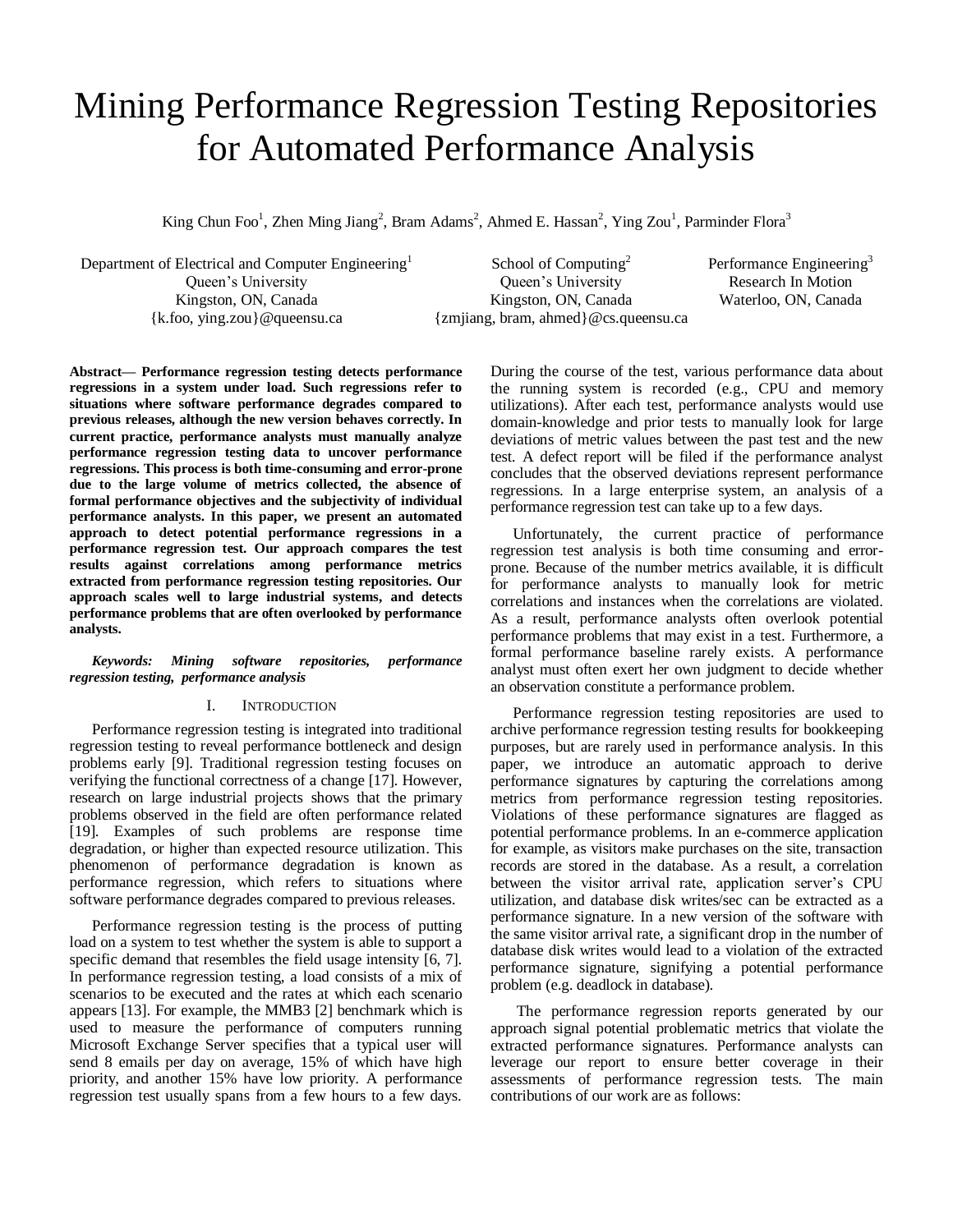| Conduct<br>Performance<br>Test |        | Visualize<br>Performance<br>Metrics | Analyze<br><b>Load Test</b><br>Results | Store<br>Analysis |
|--------------------------------|--------|-------------------------------------|----------------------------------------|-------------------|
| --                             | $\sim$ | $-$                                 |                                        |                   |

Figure 1. Performance Regression Testing Process

- 1. Our approach is the first work to leverage performance regression testing repositories to automatically detect occurrences of performance regression in a performance regression test.
- 2. Performance analyst can leverage information such as the expected metric correlations and visualizations in our performance regression report to derive the cause of a performance problem.

The paper is organized as follows. Section 2 provides an overview of the current practice and limitations of performance regression testing. Section 3 gives an example of a report generated by our research prototype and how performance analysts can benefit from it. Section 4 provides the details of our performance regression approach. Section 5 presents three case studies on two open source systems and one commercial system to demonstrate the effectiveness of our approach. Section 6 discusses our approach and future research directions. Section 7 discusses related research and Section 8 concludes the paper.

#### II. CURRENT PRACTICE AND LIMITATIONS

As shown in Figure 1, the typical process of conducting and analyzing a performance regression test involves 4 phases:

- 1. Performance analysts start a performance regression test. During the course of the test, various performance metrics are recorded.
- 2. After the test has completed, performance analysts use tools to perform simple comparisons of the averages of metrics against a pre-defined thresholds.
- 3. Performance analysts visually compare the metrics between past runs and the new run to look for evidence of performance regressions or divergences of supposedly correlated metrics. If a metric in the new run exhibits deviations from past runs, this run is probably troublesome and worth further investigation. Depending on individual judgments, a performance analyst would decide whether the changes are significant and file defect reports accordingly.
- 4. All performance data is archived in a central repository for bookkeeping purposes.

There are three major challenges associated with the current practice of performance regression testing analysis.

First, during the course of the test, a large number of metrics is collected. It is difficult for performance analysts to compare multiple metrics at the same time. Although correlated metrics could be plotted on the same graph based on heuristics defined by domain experts, these heuristics only give a limited view of the correlations in order not to overload the plots. For example, in a performance regression test for an e-commerce website, one heuristic would be to group arrival rate and

throughput in one graph while ignoring other related metrics such as request queue length. Although performance analysts can use these composite graphs to spot metrics that deviate from the correlation, the analysts must manually look for and analyze other metrics which are related to the observed anomalies in order to determine the cause.

Second, a correct and up-to-date performance baseline rarely exists. Performance analysts usually base the analysis of a new test on a recently passed test [13]. However, it is rarely the case that a performance regression test is problem free. Using just one prior test as baseline typically ignores problems that are common in both the baseline test and the new test.

Third, subjectivity of performance analysts may influence their judgment on identifying performance regressions. Performance analysts usually compare the metrics' averages between two tests, ignoring the fluctuations that might exist. This would results in inconsistent conclusions among performance analysts. For example, one analyst notes in her analysis a 5% increase of the number of database transactions per second to be worrying while another analyst would ignore the increase because it can be attributed to experimental measurement error.

Due to the above challenges, we believe that the current practice of performance regression testing analysis is neither efficient nor sufficient to uncover performance problems. There is a high chance that performance analysts would bypass or overlook abnormal metric values due to the volume of the data and individual subjectivity. Our approach focuses on aiding the analysis effort (phase 3) by automating the detection of performance regressions in a performance regression test.

#### III. ILLUSTRATION OF OUR APPROACH

To overcome the challenges presented in the previous section, we have developed an approach to automatically compare a new test to a set of expected metric correlations extracted from prior tests. Our approach generates a report with those metrics that violate the expected metric correlations. Our report can shorten the time required for locating performance regressions in the new test and ensure better coverage of potential problematic metrics.

In this section, we present an example of how a performance analyst, Derek, can leverage our report to spot performance problems. Derek is given the task to assess the performance of a new version of an e-commerce application. After conducting a performance regression test on the new version of the software, Derek decides to examine the two metrics that he deems the most important: CPU utilization and the number of disk writes per second in the database. He finds that there is a 5% increase in average CPU utilization between a recently passed test and the new test, but the CPU utilization is still below the pre-defined threshold of 75%. Because of a tight deadline, Derek runs our research prototype to check whether the increase in CPU usage represents a performance regression and whether there are any other performance problems in the new test. Our prototype generates a performance regression report such as the one shown in Figure 2. The sections below explain how Derek can use the report to uncover performance problems.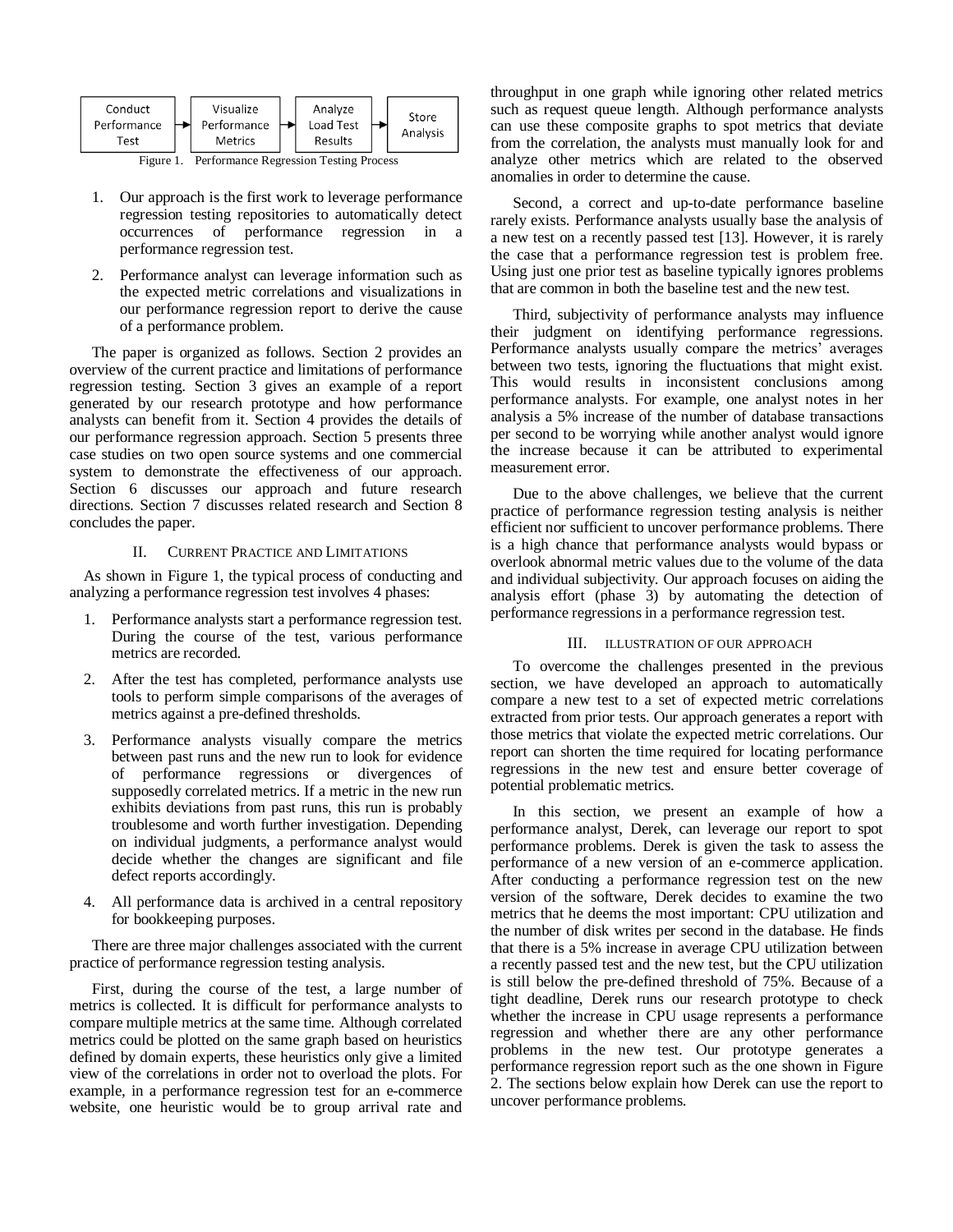| <b>Severity</b> | <b>Performance Regression</b>                    | <b>Symptoms</b>   |
|-----------------|--------------------------------------------------|-------------------|
| 0.66            | Application Server CPU Utilization               | <b>Show Rules</b> |
| 0.60            | Application Server Memory Utilization Show Rules |                   |
| 0.58            | Database Disk Read Bytes/sec                     | <b>Show Rules</b> |

|  | (a) Overview of Problematic Metrics |  |
|--|-------------------------------------|--|
|--|-------------------------------------|--|

| <b>Severity</b> | <b>Performance Regression</b>                    |                   |                           | <b>Symptoms</b>                                                                                                                                                                                                                                                          |  |  |
|-----------------|--------------------------------------------------|-------------------|---------------------------|--------------------------------------------------------------------------------------------------------------------------------------------------------------------------------------------------------------------------------------------------------------------------|--|--|
|                 |                                                  |                   | <b>Hide Rules</b>         |                                                                                                                                                                                                                                                                          |  |  |
|                 |                                                  |                   | <b>Graph Conf. Change</b> | <b>Expected Correlation</b>                                                                                                                                                                                                                                              |  |  |
| 0.66            | Application Server CPU Utilization               | $\overline{\sim}$ | 0.79                      | Database Logical Disk Reads/sec=Mid<br>Database Memory Page Writes/sec=Mid<br><b>Database CPU Utilization=Mid</b><br>Database Memory Page Reads/sec=Mid<br><b>Application Server CPU Utilization=Mid(High)</b><br><b>Application Server Memory Utilization=Mid(High)</b> |  |  |
|                 |                                                  |                   | 0.65                      | Database Logical Disk Reads/sec=Mid<br><b>Database Memory Page Reads/sec=Mid</b><br><b>Application Server CPU Utilization=Mid(High)</b><br><b>Application Server Memory Utilization=Mid(High)</b><br><b>Database Disk Read Bytes/sec=Mid(High)</b>                       |  |  |
| 0.60            | Application Server Memory Utilization Show Rules |                   |                           |                                                                                                                                                                                                                                                                          |  |  |
| 0.58            | Database Disk Read Bytes/sec                     | <b>Show Rules</b> |                           |                                                                                                                                                                                                                                                                          |  |  |



(c) Performance Comparison

Figure 2. An Example Performance Regression Report



Figure 3. Overview of Performance Regression Analysis Approach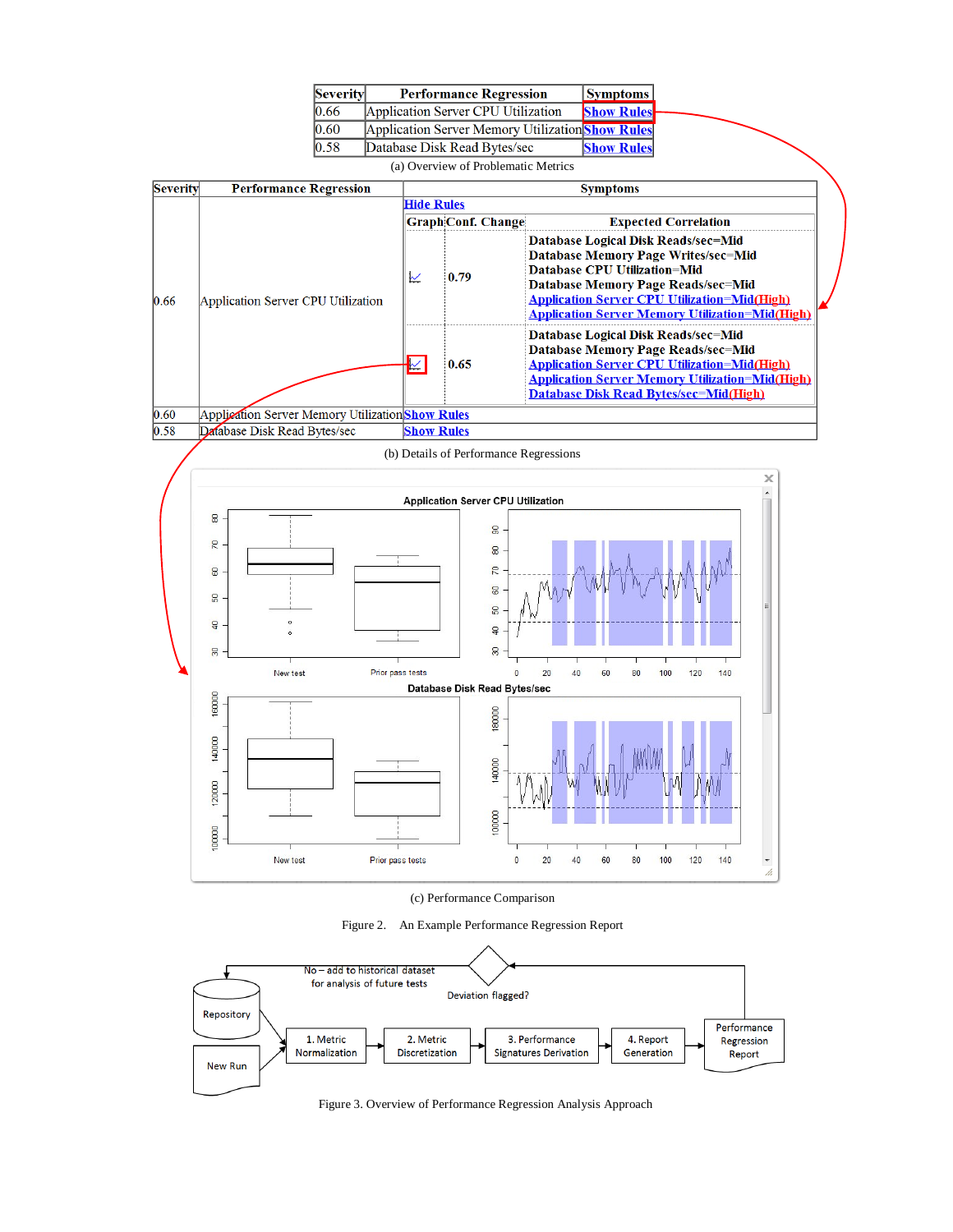**Report Summary:** The table shown in Figure 2(a) provides a summary of the metrics that are flagged by our approach because they deviate from the expected behavior. The metrics are sorted by the level of severity. Severity is the fraction of time intervals in which a metric exhibits problems. By looking at this summary, Derek discovers that 3 metrics (CPU and memory utilizations in the application server, and # of disk read bytes/sec in the backend database) are flagged with severity greater than 0.5, meaning that these three metrics deviate from the expected behavior for over half of the test duration.

**Details of Performance Regression:** Derek clicks on the "Show Rules" hyperlink to reveal a list of metric correlations that are violated by the flagged metric. The list is ordered by the degree of deviation between the correlation confidence of the new test and prior tests. Correlation confidence measures how well a correlation holds for a data set.

By looking at Figure 2(b), Derek realizes that historically the application server's CPU utilization, memory usage, and various database metrics are always observed to be in the medium range together. However, in the new run, all flagged metrics shift from medium to high (highlighted in red and blue in Figure 2b). Derek can conclude that all 3 flagged metrics represent performance degradation. Instead of requiring Derek to examine each metric manually, our report automatically identifies metrics in the new test that show significant deviations from prior tests. It is up to Derek to study these metrics to conclude if they represent performance problems.

**Performance Comparison and In-depth Analysis:** Derek can conveniently compare the metric values in prior tests and the new tests by opening a series of charts such as Figure 2(c). The charts on the left are the box-plots of the violated metrics (e.g. Application server's CPU utilization) for the new test and prior tests. A box-plot shows the five-number summaries about a metric: the minimum, first, second, and third quartile, and maximum value observed. By placing the box-plots side-byside, Derek can visually compare the value ranges in the new test and prior tests. In this example, Derek can easily see that half of the observed values of the Application server's CPU utilization in the new test exceed the historical range.

To streamline Derek's analysis, our report places the timeseries plots of the flagged metrics next to the box-plots. The two dotted lines define the boundaries of the high, medium, and low levels extracted from metric ranges in prior tests. The shaded areas show the time instances where the flagged metric exhibits problems. Using the time-series plot, Derek can pinpoint the moments when the metric correlation is violated.

Using our performance regression report, Derek was able to verify his initial analysis and discover new performance problems that he would have missed with only a manual analysis. Furthermore, our report allows Derek to reason about the detected problem by accompanying the flagged metrics with the metric correlations that are violated.

## IV. OUR APPROACH

Our approach to detect performance regressions in a performance regression test has 4 phases as shown in Figure 3. The input of our approach consists of the new test and the performance regression testing repository from which we distill a historical dataset consisting of a collection of prior passed tests. We apply data-mining techniques to extract performance signatures by capturing metric correlations that are frequently observed in the historical data. In the new test, metrics which violate the extracted performance signatures are flagged. Based on the flagged metrics, a performance regression report is generated. We now discuss each phase of our approach.

#### *1. Metric Normalization*

Before we can carry out our analysis, we must eliminate irregularities in the collected data, such as:

**Clock Skew:** Components of a large enterprise system are usually deployed across multiple machines, each of which is responsible for gathering performance data. Since the clock on each machine might be out-of-sync, metrics recorded by different machines will have slightly different timestamps. Moreover, metrics can be recorded at different rates. For example, the CPU utilization can be recorded every 10 seconds while disk I/O is recorded every half minute.

**Extended Test:** After the load generator has stopped, there may be unprocessed requests queued in the system. Performance analysts usually allow the test to continue until all requests are processed. As a result, metrics may be recorded for a prolonged period of time.

**Delay:** There may be a delay in the start of metric collection between the machines that are used in a test.

To overcome these irregularities, we extract the portion of metric data that corresponds to the expected duration of a test. For example, Figure 4a shows the CPU utilization of a system in a performance regression test. We filter out the last 20 seconds, which correspond to the period where the load generator has stopped (Figure 4b). Then, we resample all metrics at a consistent rate to obtain a normalized data set.



(Shaded area corresponds to the medium Discretization level) Figure 4. Metric normalization and Discretization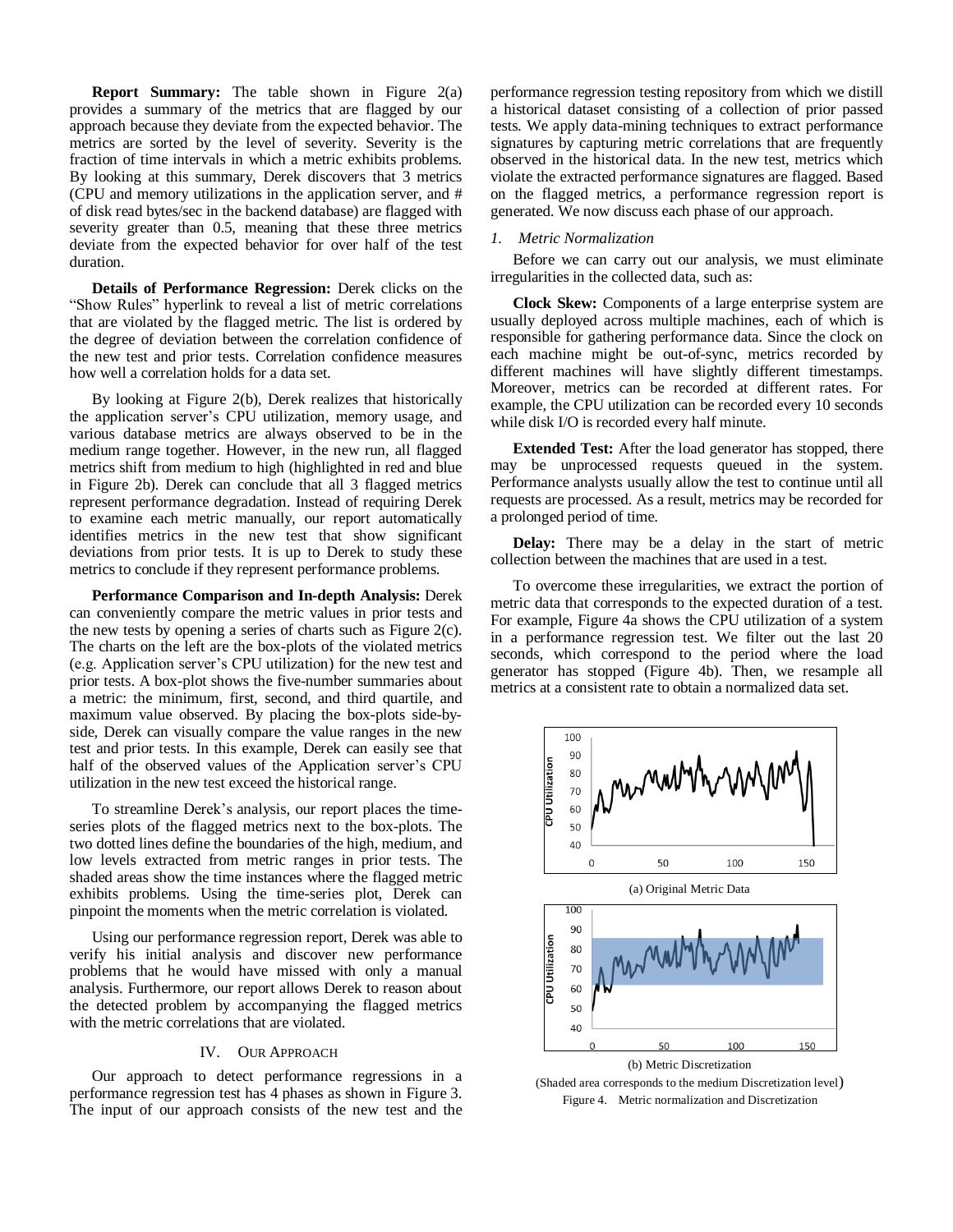

Figure 6. Example of an Association Rule

#### *2. Metric Discretization*

Since the machine learning techniques we use only take categorical data, we need to discretize metric values into levels (e.g. high/medium/low). Figure 5 shows how the Discretization levels are calculated from the historical dataset.

To discretize the historical data and the new test, we divide time into equal intervals (e.g. every five seconds). Each interval is represented by a vector of metric medians. Each element in the vector is put into one of the 3 levels defined above. For example, assuming the median and standard deviation in Figure 4b are 74 and 14 respectively. The medium level will span from 60 to 88. As a result, the CPU utilization around the  $50<sup>th</sup>$ second will be mapped to medium. We have experimented with using arithmetic mean instead of median but found that arithmetic mean suffered from the effect of outliers and failed to group similar values into the same level.

#### *3. Derivation of Performance Signatures*

The third phase extracts performance signatures by capturing frequently observed correlations among metrics from the historical dataset. Many metrics will exhibit strong correlations under normal operation. For example, medium request arrival rate would lead to medium usage of system processing power, and medium throughput. Thus, one signature of frequently observed correlation could be {Arrival Rate = Medium, CPU utilization = Medium, Throughput = Medium.

To extract metric correlations, we use two data mining concepts: frequent item set and association rule. A frequent item set describes a set of metrics that appears together frequently. In this paper, we use the Apriori algorithm [5] to discover the frequent item sets. Association rules can be derived from a frequent item set. For example, Figure 6 shows one of the three association rules that can be derived from the frequent item set in the previous example. An association rule has a premise and a consequent. The rule predicts the occurrence of the consequent based on occurrences of the premise. The Apriori uses support and confidence to reduce the number of candidate rules generated:

 Support is defined as the frequency at which all items in an association rule are observed together. Low support means that the rule occurs simply due to chance and should not be included in our analysis.

 Confidence measures the probability that the rule's premise leads to the consequent. For example, if the rule in Figure 6 has a confidence value close to 1, it means that when arrival rate and throughput are both medium, there is a high tendency that medium CPU utilization will be observed.

We apply the association rules extracted from the historical dataset to the new test and flag metrics in the rules that have significant change in confidence, as defined in eqn. (1).

Confidence change = 
$$
1 - \frac{\overrightarrow{V_b} \cdot \overrightarrow{V_n}}{|\overrightarrow{V_b}||\overrightarrow{V_n}|}
$$
 (1)

$$
= \frac{Conf_b \times Conf_n + (1 - Conf_b) \times (1 - Conf_n)}{\sqrt{Conf_b^2 + (1 - Conf_b)^2} \sqrt{Conf_a^2 + (1 - Conf_n)^2}}
$$
  

$$
\overrightarrow{V_b} = (Conf_b, 1 - Conf_b)
$$
 (2)

$$
\overrightarrow{V_n} = (Conf_n, 1 - Conf_n) \tag{3}
$$

*Conf<sup>b</sup>* and *Conf<sup>n</sup>* represent the confidence of a rule in the historical dataset and the new test respectively. Confidence change is defined with cosine distance which measures the similarity between two vectors. It is necessary to convert the scalar confidence values into vector form (eqn. 2 and 3).

The confidence change for a rule will have a value between 0 and 1. A value of 0 means the confidence for a particular rule has not changed in the new test; value of 1 means the confidence of a rule is completely different in the new test. If the confidence change for a rule is higher than a specified threshold, we can conclude that the behavior described by the rule has changed significantly in the new test and the metrics in the rule's consequent are flagged. For example, if the rule in Figure 6 drops in confidence from 0.9 to 0.2 in the new test, it indicates that medium arrival rate and medium throughput would no longer be associated with medium CPU utilization for the majority of the time. As a result, CPU utilization exhibits a significant change of behavior and should be investigated.

### *4. Report generation*

In the last phase, we generate a report of the flagged metrics which highlights the association rules that the metrics violate. To further help a performance analyst to prioritize her time, we rank the metrics by level of severity (eqn. 3). For each metric, the report lists the violated rules ordered by confidence change (eqn. 1) as shown in inner table in Figure 2b.

$$
Severity = \frac{\text{\# of time instances containing the flagged metric}}{\text{total \# of time instances}}
$$
 (3)

Severity represents the fraction of time in the new test which contains the flagged metric. Severity ranges between 0 and 1. If there are only a few instances where the metric is observed to be problematic, the severity will have a value close to 0. On the other hand, if the metrics are violated many times over, severity will have a value close to 1 (Figure 1a). Finally, if no metric is flagged in the report, we can conclude that the new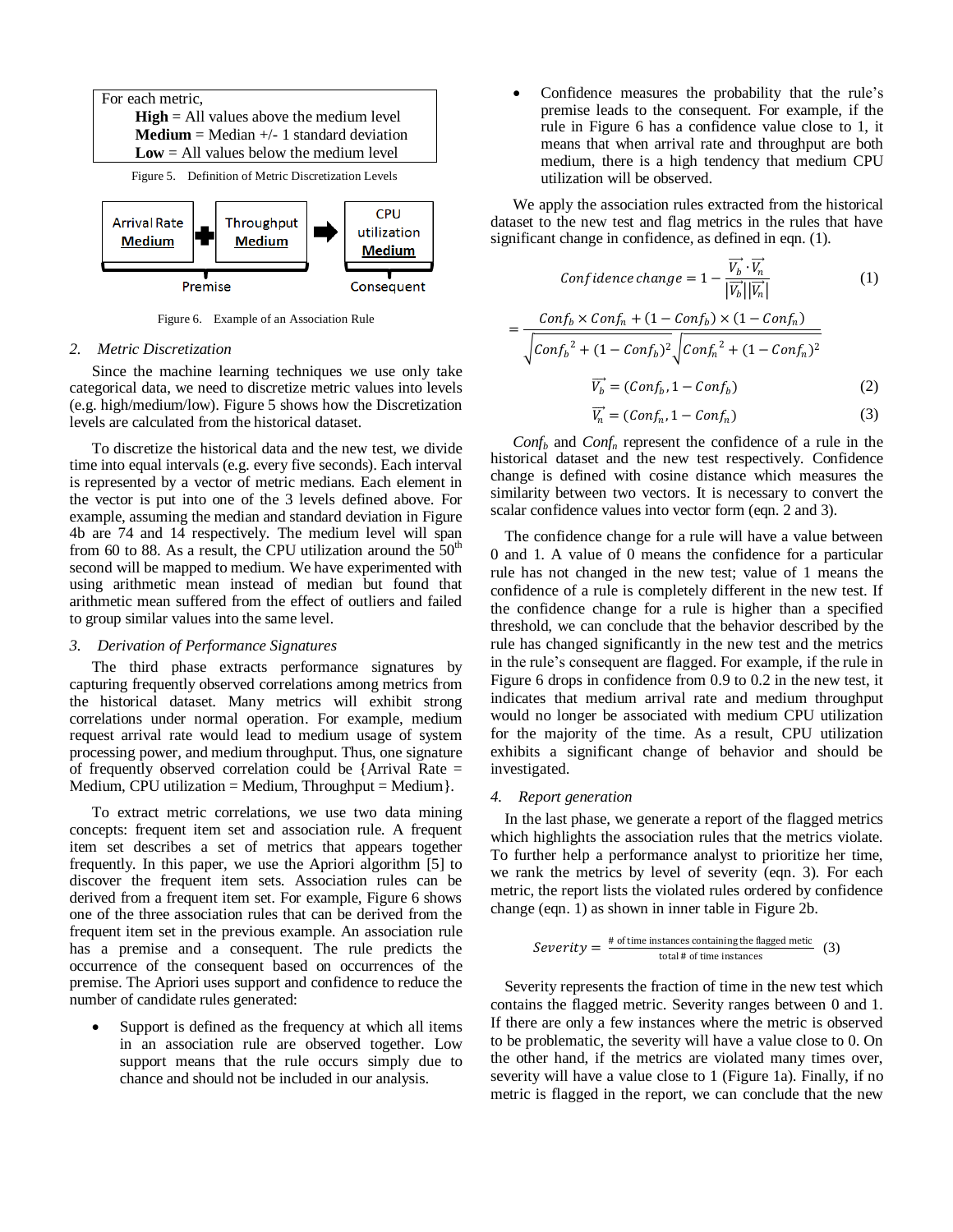TABLE I. AVERAGE PRECISION AND RECALL

|                                    | # of Test<br><b>Scenarios</b> | <b>Duration</b><br>per Test<br>(hours) | Size of<br>Data<br>per<br><b>Test</b> | Avg.<br><b>Precision</b> | Avg.<br>Reca<br>П |
|------------------------------------|-------------------------------|----------------------------------------|---------------------------------------|--------------------------|-------------------|
| DS <sub>2</sub>                    |                               |                                        | 360<br>KB                             | 100%                     | 57%               |
| <b>JPetStore</b>                   |                               | 0.5                                    | 92 KB                                 | 75%                      | 67%               |
| <b>Enterprise</b><br><b>System</b> | 13                            |                                        | 4.5<br>MB                             | 93%                      | N/A               |

test performance has no performance regression and can be included in the historical dataset for analysis of future tests.

#### V. CASE STUDY

We conducted three case studies on two open source ecommerce applications and a large enterprise system. In each case study, we wanted to verify that our approach can reduce the amount of data a performance analyst must analyze and the subjectivity involved by automatically reporting a list of potential problematic metrics.

We manually injected faults into the test scenarios of the two open source e-commerce systems. This allows us to assess our approach using the precision (eqn. 4) and recall (eqn. 5) evaluation metrics.

$$
Precision = \left(1 - \frac{\text{# of false positives}}{\text{total # of metrics flagged}}\right) \tag{4}
$$

$$
Recall = \frac{\# \text{ of problematic metrics detected}}{\# \text{ of metrics that should exhibit problems}} \tag{5}
$$

High precision and recall mean that our approach can accurately detect most performance problems. Performance analysts can reduce the effort required for an analysis by investigating the flagged metrics. Note that false positives are metrics that are incorrectly flagged (they do not lead to a performance regression).

For the large enterprise system, we use the existing performance metrics collected by the Performance Engineering team as the input of our technique. We seek to compare the results generated by our approach against the performance analysts' observations. In cases where our approach flagged more metrics than the performance analysts noted, we verify the additional problematic metrics with the organization's Performance Engineering team to determine whether if the metrics truly represent performance regressions. Since we do not know the actual number of performance problems, we can only provide the precision of our approach.

We use the average precision and recall to show the overall performance of our approach across all test scenarios for each system. Average precision and recall combine the precision (eqn. 6) and recall (eqn. 7) for all k different test scenarios  $(t_1, t_2, \ldots, t_k)$  conducted for a system. Table 1 summarizes the performance of our approach in each case study.

$$
Average Precision = \frac{1}{k} \times \sum_{1}^{k} Precision_{t_k}
$$
 (6)

$$
Average Recall = \frac{1}{k} \times \sum_{1}^{k} Recall_{t_k}
$$
 (7)

**Research Prototype:** Our research prototype is implemented in Java and uses the Weka package [20] to perform various data-mining operations. The graphs in the performance analysis report are generated with R [4].

### A. *Studied System: Dell DVD Store*

**System description:** The Dell DVD Store (DS2) application [3] is an open source simulation of an online ecommerce website. It is designed for benchmarking Dell hardware. DS2 includes basic e-commerce functionalities such as user registrations, user login, product search and purchase.

DS2 consists of a back-end database component, a Web application component, and driver programs. DS2 has multiple distributions to support different languages such as PHP, JSP, or ASP and databases such as MySQL, Microsoft SQL server, and Oracle. The load driver can be configured to deliver different mixes of workload. For example, we can specify the average number of searches and items per purchase.

In this case study, we have chosen to use the JSP distribution and a MySQL database. The JSP code runs in a Tomcat container. Our load consists of a mix of use cases, including user registration, product search and purchases.

**Data collection:** We collected 19 metrics as summarized in table 2. The data is grouped into 2-minute intervals. We ran 4 one-hour performance regression tests. The same load is used in tests A, B, and C. Our performance signatures are derived from Test A during which normal performance is assumed. For tests C and D, we manually inject faults into either the JSP code or the load driver settings to simulate implementation defects and performance analysts' mistakes. The types of faults we injected are commonly used in other studies [13]. Prior the case study, we derive a list of metric that are expected to show performance problems as summarized in Table 3. Recall of our approach is calculated based on the metrics listed in Table 3.

TABLE II. SUMMARY OF METRICS COLLECTED FOR DS2

| Load<br>Generator | % Processor Time<br># Orders/minute<br># Network Bytes Sent/sec<br># Network Bytes Received/Sec                                                                                                                                                              |
|-------------------|--------------------------------------------------------------------------------------------------------------------------------------------------------------------------------------------------------------------------------------------------------------|
| Tomcat            | % Processor Time<br>#Threads<br># Virtual Bytes<br># Private Bytes                                                                                                                                                                                           |
| <b>MySQL</b>      | % Processor Time<br># private bytes<br># Bytes written to disk/sec<br># Context Switches/sec<br># Page Reads/sec<br># Page Writes/sec<br>% Committed Bytes In Use<br># Disk Reads/sec<br># Disk Writes/sec<br># I/O Reads Bytes/sec<br>#I/O Writes Bytes/sec |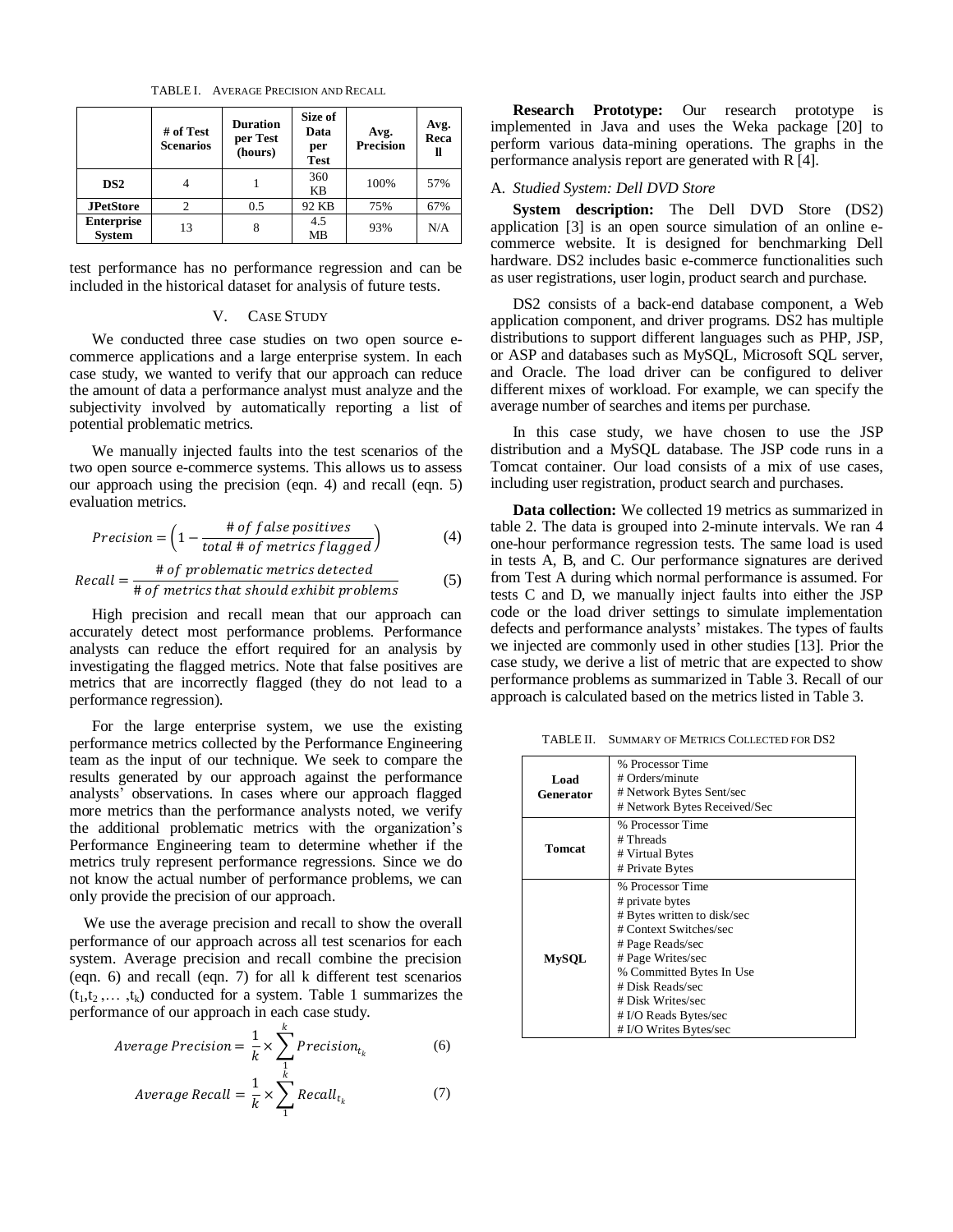| SUMMARY OF INJECTED FAULTS FOR DS2<br>TABLE III. |  |
|--------------------------------------------------|--|
|--------------------------------------------------|--|

| <b>Test</b> | <b>Fault Injected</b>                                                                  | <b>Expected Problematic metric</b>                                                                                                                                                                                                                                                                          |
|-------------|----------------------------------------------------------------------------------------|-------------------------------------------------------------------------------------------------------------------------------------------------------------------------------------------------------------------------------------------------------------------------------------------------------------|
| A           | No fault                                                                               | N/A                                                                                                                                                                                                                                                                                                         |
| B           | No fault                                                                               | No problem should be observed.                                                                                                                                                                                                                                                                              |
| C           | Busy loop injected in the<br>code responsible for<br>displaying item search<br>results | Increase in $# I/O$ reads bytes /sec,<br>and # disk read/sec in database<br>Increase in # threads, # private and<br>virtual bytes, and CPU utilization in<br>Tomcat server.                                                                                                                                 |
| D           | Heavier load applied to<br>simulate error in load test<br>configuration                | Increase in CPU utilization and #<br>threads and # private and virtual<br>bytes in Tomcat server.<br>Increase in database CPU<br>utilization, # disk reads, writes and<br>I/O read bytes per second, and #<br>context switches.<br>Increase in # orders/minute and<br>network activities in load generator. |

| Severity          | <b>Metric Violation</b>                            | <b>Symptoms</b>   |
|-------------------|----------------------------------------------------|-------------------|
|                   | tomcat5Process(tomcat5)\$Thread Count              | <b>Show Rules</b> |
|                   | tomcat5Process(tomcat5)\$Virtual Bytes             | <b>Show Rules</b> |
| 0.21              | DB\$Process(mysqld)\$IO Write Bytes/secShow Rules  |                   |
| 0.21              | DB\$LogicalDisk(Total)\$Disk Writes/sec Show Rules |                   |
| $\overline{0}$ 17 | DB\$Process(mysqld)\$% Processor Time Show Rules   |                   |
| 0.07              | DB\$Process(mysqld)\$IO Read Bytes/sec Show Rules  |                   |
| $ 0.03\rangle$    | DB\$System\$Context Switches/sec                   | <b>Show Rules</b> |

Figure 7. Performance Regression Report for DS2 Test 4 (Increased Load)

**Analysis of Test B**: The goal of this experiment is to show that the rules generated by our approach are stable under normal system operation. Since Test B shares the same configuration and same load as Test A, ideally our approach should not flag any metric.

Our prototype did not report any problematic metric in Test B. The output is as expected since Test B uses the same configuration as Test A and no performance bug was injected.

**Analysis of Test C:** In test C, we injected a databaserelated bug to simulate the effect of an implementation error. This bug affects the product browsing logic in DS2. Every time a customer performs a search on the website, the same query will be repeated numerous times, causing extra workload for the backend database and Tomcat server.

Our approach flagged a database related metric (# Disk Reads/sec) and two Tomcat server related metrics (# Threads and # private bytes). All three metrics have severity of 1, signifying that the metrics are violated during the whole test. The result agrees with the nature of the injected fault: each browsing action generates additional queries to the database. As a result, increase in database transaction leads to an increase of # Disk Reads/sec. When the result of the query returns, the application server uses additional memory to extract the results. Furthermore, since each request would take longer to complete due to the extra queries, more threads are created in the Tomcat server to handle the otherwise normal workload. Since 3 out of 6 expected problematic metrics are detected, the precision and recall of our approach in Test C are 100% and 60% respectively.

**Analysis of Test D:** We injected a configuration bug into the load driver to simulate that a wrongly configured workload is delivered to the system. This type of fault can either be caused by a malfunctioning load generator or by a performance analyst when preparing for a performance regression test [14]. In the case where a faulty load is used to test a new version of the system, the assessment derived by the performance analyst may not depict the actual performance of the system under test.

In Test D, we double the visitor arrival rate in the load driver. Furthermore, each visitor is set to perform additional browsing for each purchase. Figure 7 below shows the violated metrics reported by our prototype. The result is consistent with the nature of the fault. Additional threads and memory are required in the Tomcat server to handle the increased demand. Furthermore, the additional browsing and purchases lead to an increase in the number of database read and write. The extra demand on the database leads to additional CPU utilization.

Because of the extra connections made to the database due to the increased number of visitors, we would expect high context switch rate in the database throughout the test. To investigate the reason for low severity of a database's context switch rate, we examined the rules accompanying the metric. We found that the premises of most rules contain one or more flagged metrics. Because most flagged metrics have high severity, the premises are seldom satisfied. It results in low detection rates of the metrics in the consequents. Since 7 out of 13 expected metrics are detected, the precision and recall of our approach in this test are 100% and 54% respectively.

#### B. *Studied System: JPetStore*

**System description:** JPetStore [1] is a larger and more complex e-commerce application than DS2. JPetStore is a reimplementation of Sun's original J2EE Pet Store and shares the same functionality as DS2. Since JPetStore does not ship with a load generator, we use a web testing tool to record and replay a scenario of a user logging in and browsing items on the site.

**Data collection:** In this case study, we have conducted two one-hour performance regression tests (A and B). Our performance signatures are extracted from Test A during which caches are enabled. Test B is injected with a configuration bug in MySQL. Unlike the DS2 case study where the configuration bug is injected in the load generator, the bug used in Test B simulates a performance analyst's mistake to accidentally disable all caching features in the MySQL database. Because of the nature of the fault, we expect the following metrics of the database machine to be affected: CPU utilization, # threads, # context switches, # private bytes, and # I/O read and write bytes/sec.

**Analysis of Test B:** Our approach detected a decrease in memory footprint (# private bytes) and "# I/O writes bytes / sec" in the database, and increase in "# disk reads/sec" and "# threads" in the database. The I/O metrics include reading and writing data to network, file, and device. These observations align with the injected fault: Since the caching feature is turned off in the database, less memory is used during the execution of the test. In exchange, the database needs to read from the disk for every query submitted. The extra workload in the database translates to a delay between when a query is received and the result is sent back, leading to a decrease in "# IO write bytes/sec" to the network.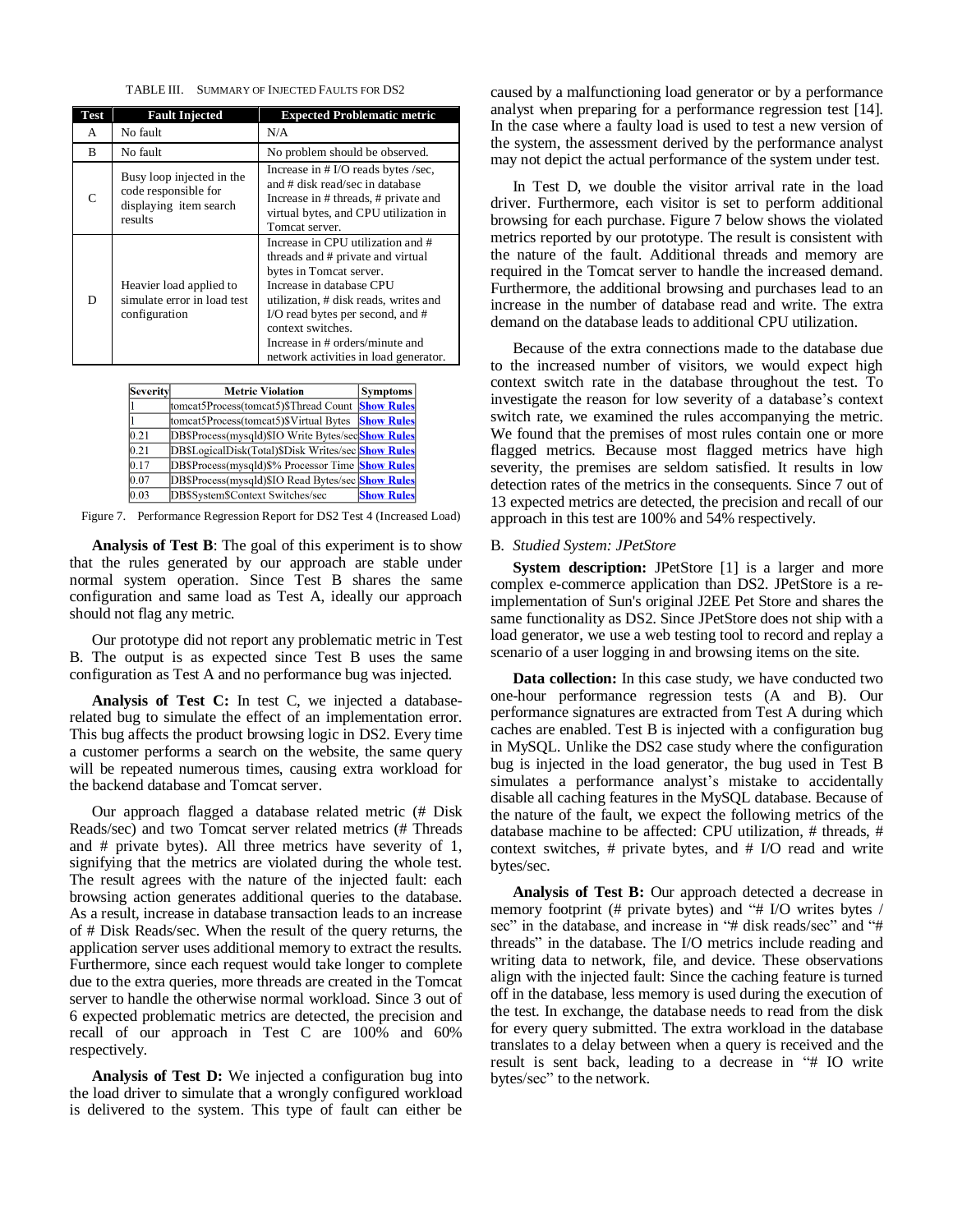TABLE IV. SUMMARY OF ANALYSIS FOR THE ENTERPRISE SYSTEM

| <b>Test</b> | <b>Performance Analyst's</b><br><b>Report</b>                                                                                                        | <b>Our Findings</b>                                                                                              |
|-------------|------------------------------------------------------------------------------------------------------------------------------------------------------|------------------------------------------------------------------------------------------------------------------|
| A           | No performance problem<br>found.                                                                                                                     | Our approach identified<br>abnormal behaviors in<br>system arrival rate and<br>throughput metrics.               |
| B           | Arrival rates from two load<br>generators differ significantly.<br><b>Abnormally high Database</b><br>transaction rate.<br>High spikes in job queue. | Our approach flagged the<br>same metrics as the<br>performance analyst's<br>analysis with one false<br>positive. |
| C           | Slight elevation of database<br>transactions/sec.                                                                                                    | No metric flagged.                                                                                               |

An unexpected drop of the # threads was detected in the database. Upon verifying with the raw data for both tests, we found that the "thread count" in Test A (with cache) and Test B (without cache) consistently remains at 22 and 21 respectively. Upon inspecting the data manually, we do not find that the decrease of one in thread count constitutes a performance problem and is therefore a false positive. Finally, throughout the test, there is no significant degradation in the average response time. Since 4 out of 6 expected problems are detected, our performance regression report has a precision of 75% and recall of 67%.

### C. *Studied System: A Large Enterprise System*

System description: Our third case study is conducted on a large distributed enterprise system. This system is designed to support thousands of concurrent requests. Thus, performance of this system is a top priority for the organization. For each build of the software, performance analysts must conduct a series of performance regression tests to uncover performance regressions and file bug reports accordingly. Each test is run with the same workload, and usually spans from a few hours to a few days. After the test, a performance analyst will upload the metric data to an internal website to generate a time series plot for each metric. This internal site also serves the purpose of storing the test data for future reference. Performance analysts then manually evaluate each plot to uncover performance issues. To ensure correctness, a reviewer must sign off the performance analyst's analysis before the test can be concluded. Unfortunately, we are bounded by a Non-Disclosure Agreement and cannot give more details about the commercial system.

**Data collection:** In this case study, we selected thirteen 8 hour performance regression tests from the organization's performance regression testing repository. These tests were conducted for a minor maintenance release of the software. The same workload was applied to all tests. In each test, over 2000 metrics were collected.

Out of the pool of 13 tests, 10 tests have received a pass status from the performance analysts and are used to derive performance signatures. We evaluated the performance of the 3 remaining tests (A, B and C) and compared our findings with the performance analysts' assessment (summarized in table 4). In the following sections, we will discuss our analysis on each target test (A, B and C) separately.

**Analysis of Test A:** Using the history of 10 tests, our approach flagged all throughput and arrival rate metrics in the system. The rules produced in the report imply that throughputs and arrival rates should fall under the same range. For example, component A and B should have similar request rate and throughput. However, our report indicates that half of the arrival rates and throughputs metrics are high while the other half is low. Our approach has successfully uncovered problems associated with the arrival rate and throughput in Test A which were not mentioned in the performance analyst's report. We have verified our finding with a performance analyst. Our performance regression report has a precision of 100%.

Analysis of Test B: Our approach flagged two arrival rate metrics, two job queue metrics (each represents one subprocess), and the "# database scans/sec" metric. Upon consulting with the time-series plots for each flagged metric as well as the historic range, we found that the "# database" scans/sec" metric has three spikes during the test. These spikes are likely the cause of the rule violations. Upon discussing with a performance analyst, we find that the spikes are likely to be caused by the system's periodic maintenance and do not constitute a performance problem. Therefore, the "# database scans/sec" metric is a false positive. Our performance analysis report has a precision of 80%.

**Analysis of Test C:** Our approach did not flag any rule violation for this test. Upon inspection of the historical value for the metrics noted by the performance analyst, we notice that the increase of "# database transactions/sec" observed in Test C actually falls within the metric historical value range. Upon discussing with the Performance Engineering team, we conclude that the increase does not represent a performance problem. In this test, we show that our approach of using a historical dataset of prior tests is more resistant to fluctuations of metric values. Our approach achieves a precision of 100%.

The case studies show that our approach is able to detect problems in metrics when the faults are present in the systems. Our approach detects problematic metrics with high precisions in all three case studies. Our approach is able to cover 57% and 67% of the expected problematic metrics for the two open source systems.

### VI. DISCUSSION AND FUTURE WORK

#### A. *Quantitive Techniques*

Although there are existing techniques [10, 11] to correlate anomalies with the performance metrics by mining the raw performance data, these techniques usually assume the presence of Service Level Objectives (SLO) that can be used to determine precisely when an anomaly occurs. As a result, classifiers can be induced by analyzing the raw performance data augmented with information about the compliance or violation of SLO. Unfortunately, SLO rarely exists during development. Identification of performance regression becomes a manual task of finding metric deviations in the new test with a previous test as baseline. In practice, subjectivity of individual analyst often leads to valid performance regressions being overlooked. Moreover, descriptions that accompany the reported performance regressions are often limited, e.g., "there is a 15% increase of CPU", making precise identification of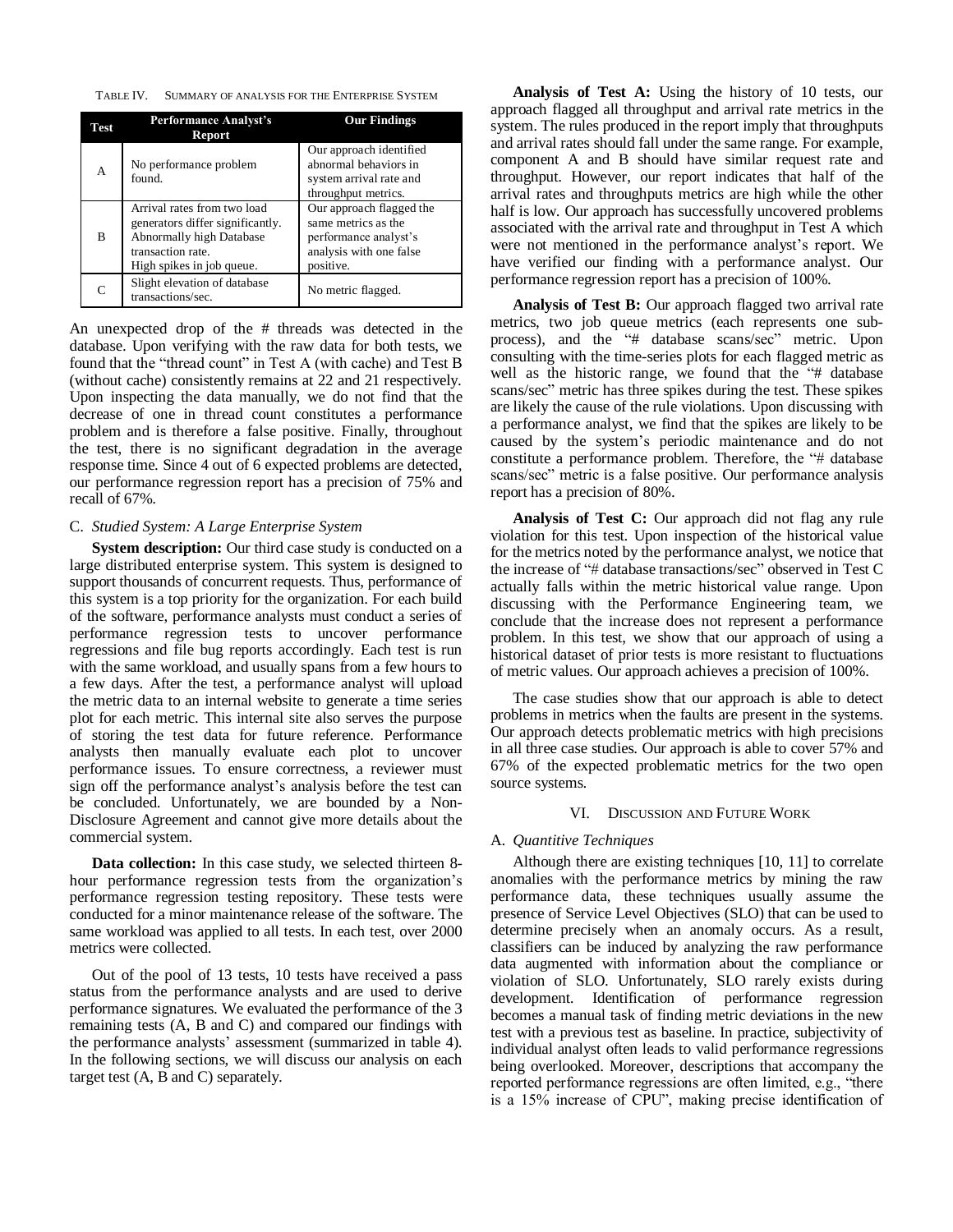anomalies difficult. Finally, automated identification of metric deviations is also challenging as there could be phase shifts in the performance tests, e.g., the spikes do not align. These limitations prevent us from using classifier based techniques to detect performance regression.

#### B. *Sampling period and Metric Discretization*

We choose the size of time interval for metric discretization based on how often the original data is sampled. For example, an interval of 200 seconds is used to discretize data of the enterprise system which was originally sampled approximately every 3 minutes. The extra 20 second gap is used because there was a mismatch in sampling frequencies for some metrics. We also experimented with different interval lengths; we found that less metrics are flagged as the length of the interval increases, while precision was not affected.

In our case studies, we found that the false negatives (metrics that were expected to show performance regressions but was not detected by our approach) were due to the fact that no rule containing the problematic metrics was extracted by the Apriori algorithm. This was caused by our discretization technique sometimes putting all values of a metric that had large standard deviation into a single level. Candidate rules containing those metrics would exhibit low confidence and were thus pruned. In the future, we will experiment on other discretization techniques such as Equal Width Interval Binning.

#### C. *Performance Regression Testing*

Our approach is limited to detecting performance regressions; functional failures that do not have noticeable effect on performance of the system will not be detected. Furthermore, problems that span across the historical dataset and the new test will not be detected by our approach. For example, no problem will be detected if both the historical dataset and the new test show the same amount of memory leak. Our approach will only register when the memory leak worsens or improves.

# D. *Passed Tests*

The historical dataset from which the association rules are generated should contain tests which have the same workload, configuration, preferably same hardware, and exhibit correct behavior. Using tests that contain performance problems will decrease the number of frequent item sets extracted, making our approach less effective in detecting problems in the new test. In our case study with the enterprise system, we applied the following measure to avoid adding problematic tests to our historical dataset:

- 1. We selected a list of tests from the repository that have received a pass status from the performance analyst.
- 2. We manually examined the performance metrics that are normally used by a performance analyst in each test to ensure no abnormal behavior is found.

#### E. *System Evolution and Size of Trainnig Data*

The system is often updated to support new environments or requirements. These updates may lead to changes in performance. A large variability in metric values will negatively affect the confidence of association rules generated in our approach. Therefore, it is necessary to update the set of

tests included in the historical dataset. In the future, we will study the effect of using a sliding window to select prior tests to include in the historical dataset. A sliding window allows us to automatically discard outdated tests that no longer reflect the up-to-date system's performance. However, the optimal size of the sliding window will likely be project dependent since each project has different release frequency.

Alternatively, the historical dataset can also be derived from within the run. For example, the first hour of the current test can be used to derive performance signatures. Assuming that the system runs correctly during the first hour, the performance signature generated from this historical dataset will be useful to assess the stability of the system.

#### F. *Hardware Differences*

In practice, performance regression tests of a system can be carried out on different hardware. Furthermore, third party components may change in between tests. In the future, we plan to improve our learning algorithm so that, given a new test, our tool will automatically select the tests from the repository with similar configurations.

#### G. *Automated Diagnosis*

Our approach automatically flags metrics by using association rules that show high deviations in confidence between the new tests and the historical dataset. These deviations represent possible performance regressions or improvements and are valuable to performance analyst in assessing the system under test. Performance analysts can adjust the deviation threshold to restrict the number of rules used and, thus, limit the number of metrics flagged. Alongside with the flagged metrics, our tool also displays the list of rules that the metric violated. Performance analysts can inspect these rules to understand the relations among metrics. From our case study, we notice that some of the rules produced are highly similar. In the future, we will research for ways to merge similar rules to further condense information for performance analysts to analyze.

The association rules presented in our performance regression report represent metric correlations rather than causality. Performance analysts can make use of these correlations to manually derive the cause of a given problem.

#### VII. RELATED WORK

Our goal in this work is to detect performance problems in a new test using historical data. Existing approaches monitor or analyze a system through one of two sources of historical data: execution logs and performance metrics.

#### A. *Analyzing Execution Logs:*

Aguilera et al. [18, 22] developed various algorithms to performance debugging on distributed systems. Their approach infers a set of high impact causal paths of multiple communicating components and extracts the components which account for a significant fraction of the system's latency. Unfortunately, the accuracy of the inferred paths decreases as the degree of parallelism increases, leading to low precision in identifying problematic components. Our approach is different from Aguilera's in that we identify general performance issues